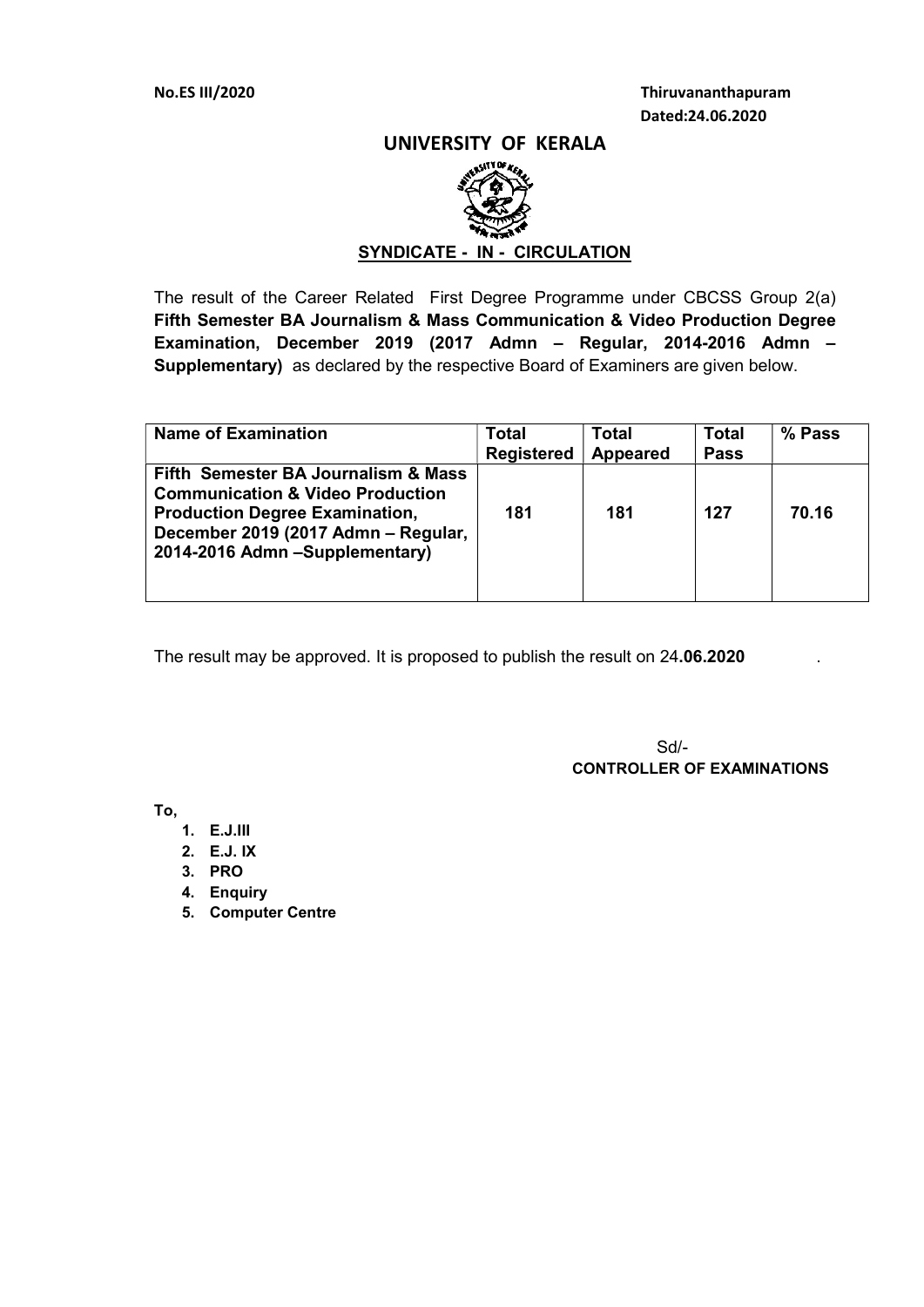

# UNIVERSITY OF KERALA

# **NOTIFICATION**

- 1. The following is the provisional list of Register Numbers of the successful candidates of the Career Related First Degree Programme Under CBCSS Group2(a) Fifth Semester BA Journalism & Mass Communication & Video Production Production Degree Examination, December 2019 (2017 Admn – Regular, 2014-2016 Admn – Supplementary) as declared by the Board of Examiners.
- 2. For 2014 admission candidates, the successful completion of a semester a student has to score a minimum SCPA of 4.00(E Grade). A minimum of 40% of marks (E Grade) is required for passing a course with a separate minimum of 40%(E Grade) for continuous Evaluation and End Semester Evaluation.
- 3. For 2015 Admission Candidates, a student has to score a minimum 35% marks each for ESE and CE for a course pass. However,40% in aggregate(CE+ESE) is required for a semester pass.
- 4. The last date for revaluation and scrutiny is 06.07.2020. Candidates should make use of draftmark list available in the university website for applying for revaluation. Application for scrutiny and revaluation should be submitted online only.

| <b>COURSE CODE</b> | <b>COURSE</b>            |
|--------------------|--------------------------|
| <b>JC 1541</b>     | <b>CORE COURSE</b>       |
| <b>JC 1542</b>     | <b>CORE COURSE</b>       |
| <b>JC 1543</b>     | <b>CORE COURSE</b>       |
| <b>JC 1571</b>     | <b>VOCATIONAL COURSE</b> |
| JC 1551.1/1551.2   | <b>OPEN COURSE</b>       |

Sd/-

CONTROLLER OF EXAMINATIONS

University Buildings, Thiruvananthapuram Date : 24 .06.2020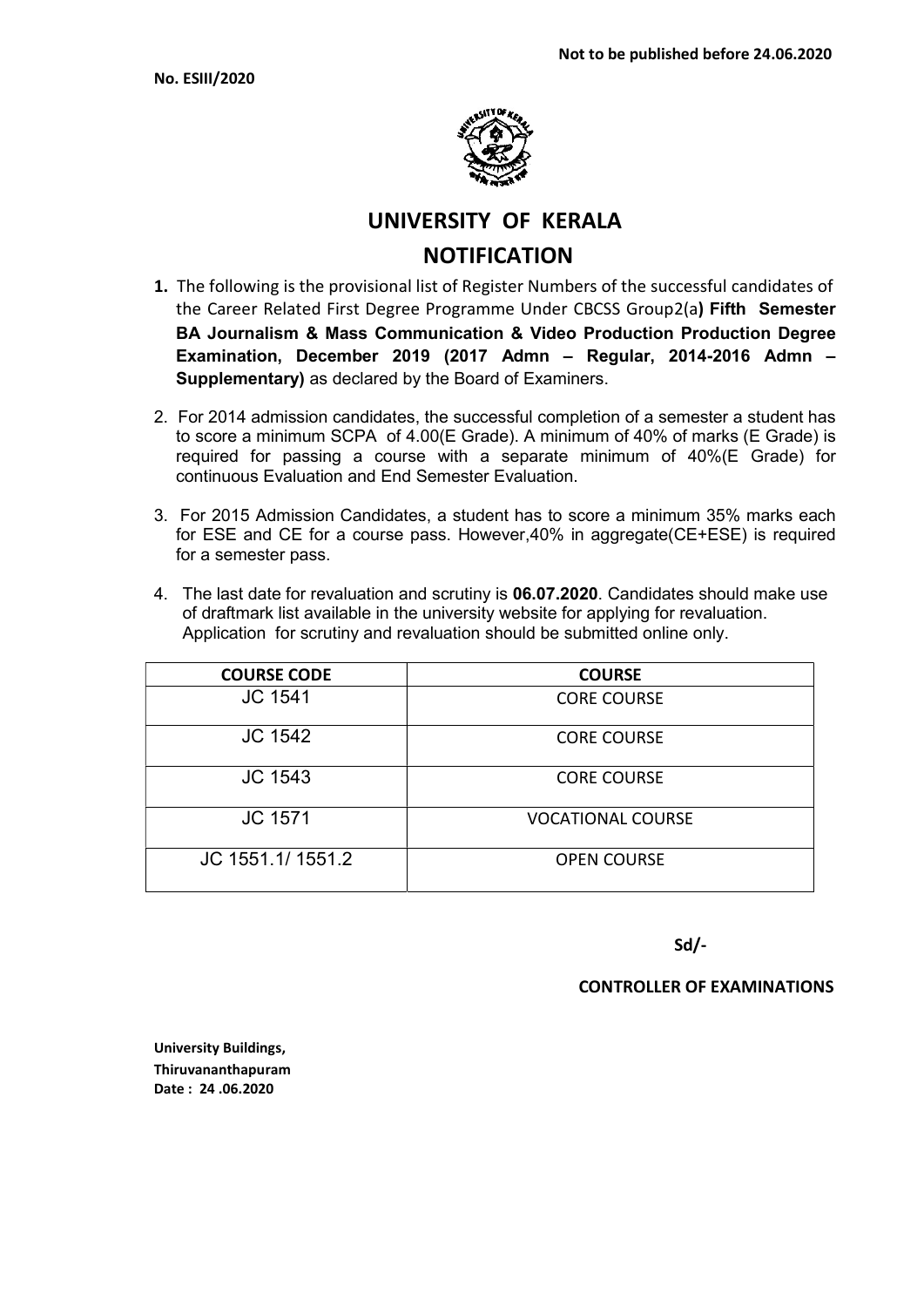# RESULT OF THE FIFTH SEMESTER BA JOURNALISM AND MASS COMMUNICATION AND VIDEO PRODUCTION(129) DEGREE EXAMINATION DECEMBER 2019

#### College Code : 132

## S N College, , Kollam

#### B.A. - Journalism And Mass Communication And Video Production(129)

| <u> All Pass (Semester scores given in brackets)</u> |             |             |             |  |
|------------------------------------------------------|-------------|-------------|-------------|--|
| 17132001(5.13 D)                                     | 002(7.18 B) | 004(8.17 A) | 006(5.86 D) |  |
| 009(7.55 B)                                          |             |             |             |  |
| 010(7.57 B)                                          | 011(7.76 B) | 012(7.06 B) | 016(7.00 B) |  |
| 017(5.86 D)                                          |             |             |             |  |
| 021(8.13 A)                                          | 022(7.72 B) | 023(6.71 C) | 024(8.29 A) |  |
| 028(7.02 B)                                          |             |             |             |  |
| 030(6.22 C)                                          | 034(7.51 B) | 036(6.64 C) | 039(7.64 B) |  |
| 040(6.69 C)                                          |             |             |             |  |
| 044(6.54 C)                                          | 046(6.20 C) | 047(5.55 D) | 049(7.58 B) |  |
| 058(8.70 A)                                          |             |             |             |  |
| 16132039(5.93 D)                                     |             |             |             |  |
| Passed in Parts (Subject codes given in brackets)    |             |             |             |  |
| 17132003(12345)                                      | 007(12345)  | 008(1234)   | 013(12345)  |  |
| 014(12345)                                           |             |             |             |  |
| 015(23456)                                           | 018(1245)   | 019(12345)  | 020(12345)  |  |
| 025(12345)                                           |             |             |             |  |
| 026(12345)                                           | 027(12345)  | 029(12345)  | 032(12345)  |  |
| 033(12345)                                           |             |             |             |  |
| 037(12345)                                           | 041(12345)  | 042(12345)  | 043(12345)  |  |
| 045(12345)                                           |             |             |             |  |
| 048(12345)                                           | 050(12345)  | 051(12345)  | 052(12345)  |  |
| 053(1245)                                            |             |             |             |  |
| 054(12356)                                           | 055(12345)  | 056(12345)  | 057(12345)  |  |
|                                                      |             |             |             |  |
| College Code: 155                                    |             |             |             |  |

### Dr Palpu College of Arts & Science, Pangode, Puthussery, Kollam

### B.A. - Journalism And Mass Communication And Video Production(129)

| All Pass (Semester scores given in brackets)      |             |             |             |
|---------------------------------------------------|-------------|-------------|-------------|
| 17155001(5.36 D)                                  | 004(5.39 D) | 006(5.35 D) | 009(6.56 C) |
| 010(5.98 D)                                       |             |             |             |
| 011(7.93 B)                                       | 013(6.47 C) | 014(6.92 C) | 015(8.26 A) |
| 016(5.24 D)                                       |             |             |             |
| 017(5.60 D)                                       | 018(6.97 C) | 019(7.08 B) | 020(6.34 C) |
| 021(6.76 C)                                       |             |             |             |
| 022(6.43 C)                                       | 023(7.69 B) | 024(6.78 C) | 025(7.16 B) |
| 16155010(5.06 D)                                  |             |             |             |
| Passed in Parts (Subject codes given in brackets) |             |             |             |
| 17155002(126)                                     | 003(1256)   | 007(26)     | 008(146)    |
| 026(23456)                                        |             |             |             |
| 16155018(12356)                                   |             |             |             |
|                                                   |             |             |             |

#### College Code : 800

# A.J College of Science and Technology, Thonnakkal, Thiruvananthapuram

# B.A. - Journalism And Mass Communication And Video Production(129)

| All Pass (Semester scores given in brackets) |             |             |             |
|----------------------------------------------|-------------|-------------|-------------|
| 17800002(6.21 C)                             | 003(5.50 D) | 004(6.21 C) | 006(7.27 B) |
| 007(5.63 D)                                  |             |             |             |
| 008(7.17 B)                                  | 009(5.80 D) | 010(6.04 C) | 011(6.48)   |
| 012(6.51 C)                                  |             |             |             |
| 013(5.50 D)                                  | 014(5.57 D) | 018(5.48 D) | 019(5.68 D) |
| 020(6.42 C)                                  |             |             |             |
| 021(5.60 D)                                  | 022(5.10 D) | 023(5.16 D) | 024(6.55 C) |
| 025(5.92 D)                                  |             |             |             |